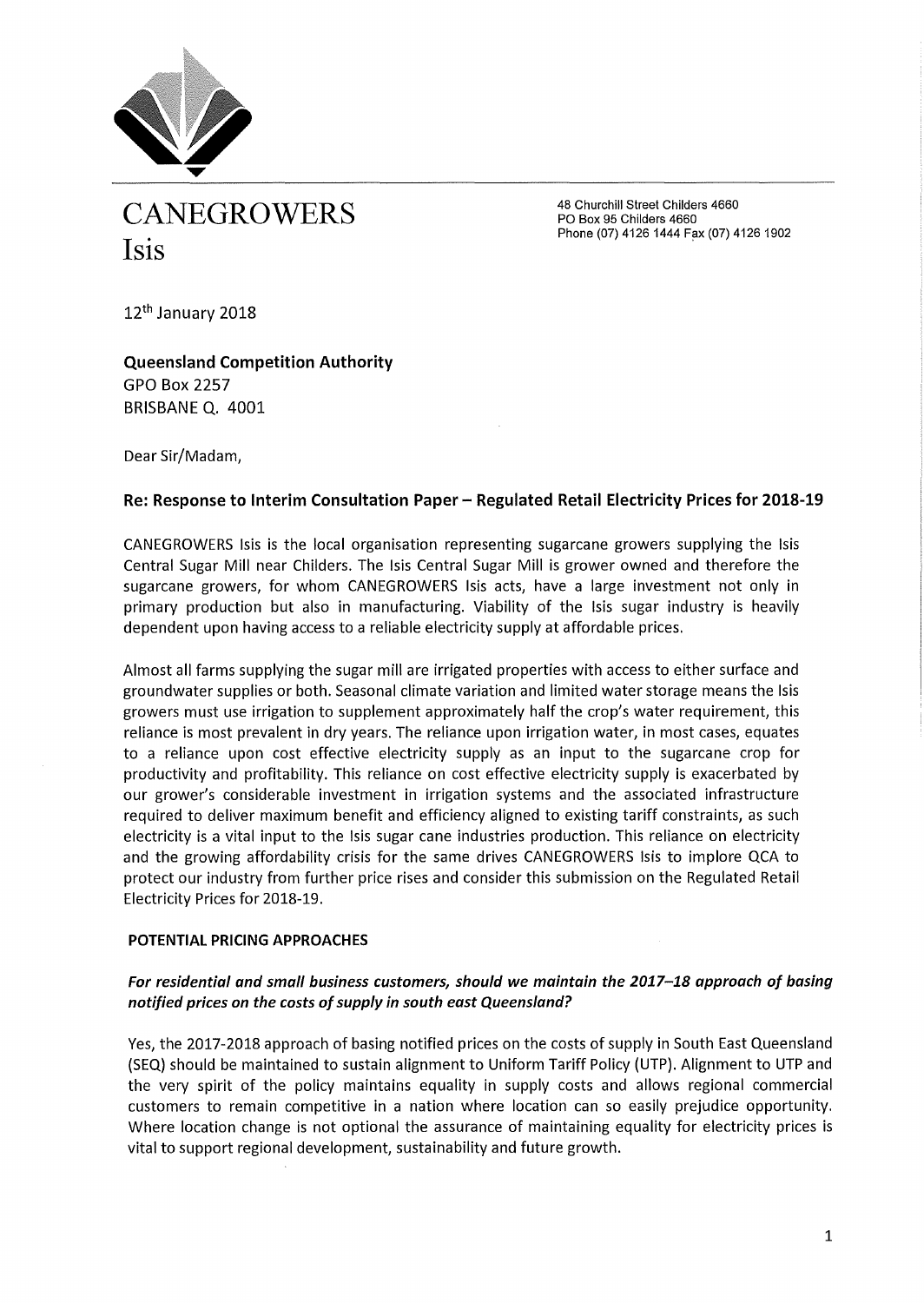# *For large business customers, should we maintain the 2017-18 approach of basing notified prices on the costs of supply in Ergon Distribution's east pricing zone, transmission region one?*

In our view, large business customers in the South-East Energex area should not have a competitive advantage over Ergon customers as this will negatively impact and effectively stifle regional development and regional growth.

In addition, the definition of a large customer needs to take into account that some customers only occasionally exceed the 100Mw threshold. We suggest that customers should have to exceed the threshold for three consecutive years before being classed as a large customer.

### **NETWORK COSTS**

*Should we use Energex's network tariff structures as the basis for all retail tariffs for residential, small business and unmetered supply (excluding street lighting) customers? Alternatively, should we use Ergon Distribution's network tariff structures as the basis for some or all retail tariffs for residential, small business and unmetered supply (excluding street lighting) customers?* 

It is our view that Ergon's tariff structures would be more suitable as it encourages users to work towards cost reflectivity. However, to maintain UTP it is necessary for Energex network charges to be applied to tariffs in Regional Queensland.

If Ergon's time of use network tariff structures were used as a basis to Energex's pricing this would deliver a viable solution for both regional irrigators and Ergon. Such a structure would accommodate different peak demand periods whilst sending the appropriate pricing signal on the tariff structure.

### *If so, how should Ergon Distribution's network tariff structures be adjusted to reflect the UTP?*

In our view, to reflect the UTP it would simply be a matter of applying the Energex prices to the peak and off-peak times.

# *Should we use Ergon Distribution's network tariffs as the basis for retail tariffs for large business customers and street lighting customers?*

In our view we should use the Ergon tariff structure for large customers, but Energex prices should be applied as per small customers.

# *Should we introduce new voluntary trial tariffs, based on the structure of any new cost-reflective network tariffs submitted by Ergon Distribution to the AER?*

In our view yes, new voluntary trial tariffs could be introduced based on the structure of any new cost-reflective network tariffs submitted by Ergon Distribution to the AER.

CANEGROWERS Isis Ltd is not opposed to the introduction of new tariffs.

#### **ENERGY COSTS**

# *If practical, should we consider extending the energy cost data cut-off date to the end of January to account for the majority of the summer period and any corresponding changes in wholesale energy costs?*

In our view yes, extending the energy cost data cut-off date to the end of January should be considered to account for the majority of the summer period and any corresponding changes in wholesale energy costs as it makes it easier to achieve an accurate estimate of relevant energy costs.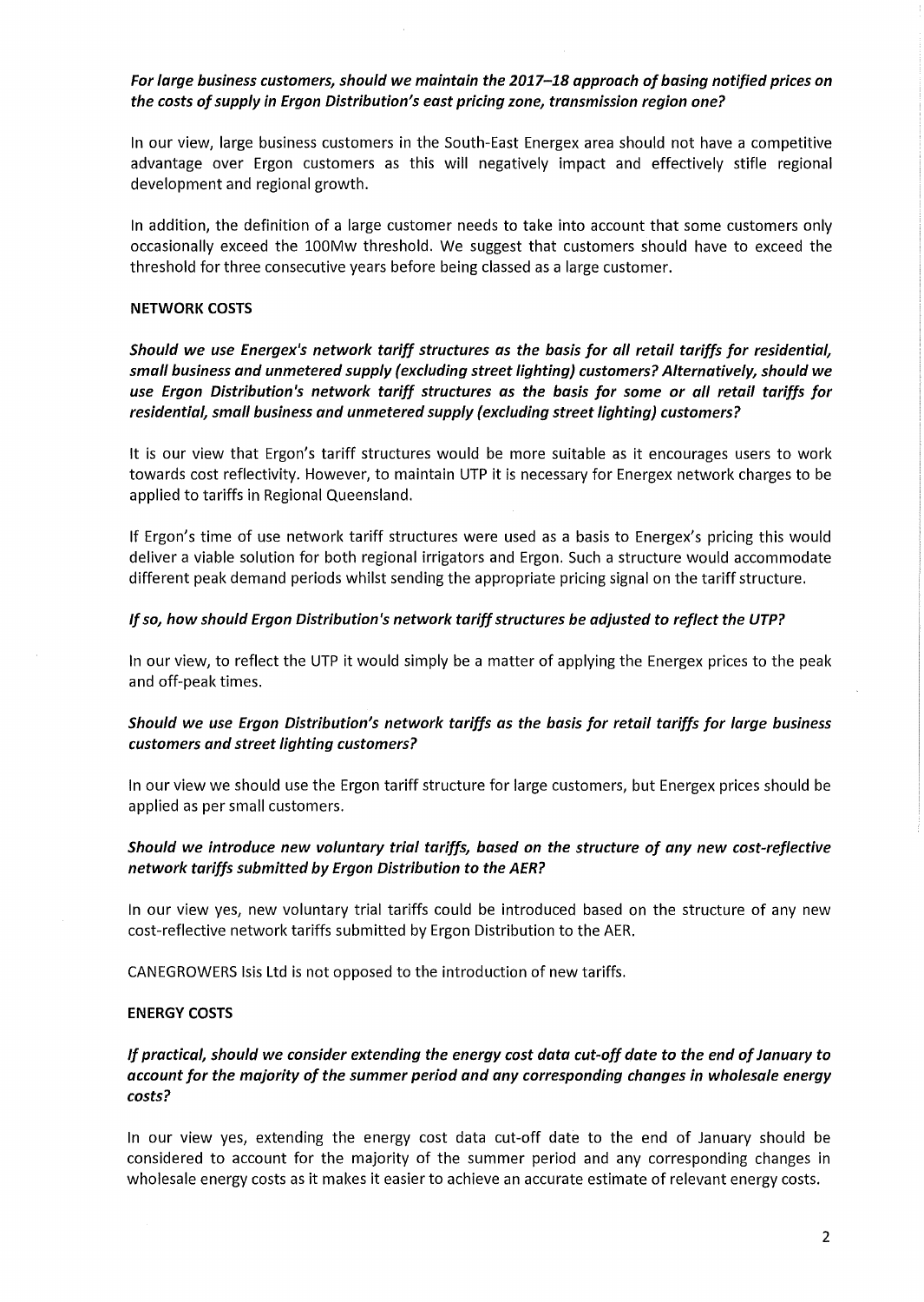### **RETAIL COSTS**

# *Is there any new information available to suggest that the approach used in the 2017-18 price determination is no longer appropriate?*

The Isis sugar industry is suffering and being rapidly abandoned for less energy intensive crops such as Macadamias. This abandonment ultimately leads to regional industry collapse as mills require high inputs of cane to remain viable. In most cases failure of the mill to produce results in total regional cane industry loss as many growers have no choice of alternate mills to process their sugar cane. The rapid increase in loss to sugar cane growing enterprise in the Isis district presents risk of local industry collapse. Such collapse can strand assets and result in extreme detriment to local economies and regional population.

CANEGROWERS Isis Implore the QCA to apply careful consideration to the retail cost structure effecting irrigator relevant tariffs and consider the impacts increasing retail costs have already inflicted upon our regional industry.

## *Should the retail cost allowances be indexed? If so, how should they be indexed (e.g. by CPI}?*

In our view retail cost allowances should not be indexed thus by keeping costs the same to encourage retailers to actively seek efficiencies in their operations.

In effect retail cost allowances should be fixed for periods in the order of five years to encourage ongoing improvement to the retailer's efficiency.

### **OTHER ISSUES**

## • *The standing offer adjustment differential of 5 per cent*

Ideally CANEGROWERS Isis would prefer Energex's competitive prices without any adjustment being applied in the Ergon area but in the absence of this we do not want to pay any more than a 5% surcharge.

Competitive prices should be applied to ensure the SOD is restricted to within a commercially competitive range. This application would ensure regional areas are not disadvantaged in comparison to SEQ urban customers and, importantly, the spirit of the UTP is upheld. Given the Queensland Competition Authority are providing consultation in this instance it would be clearly expected that an air of competition management would be addressed.

#### • *Competition and headroom*

## *Should headroom continue to be included in notified prices for large business customers? If so, at what level? If not, why not?*

In our view no, the headroom is a theoretical consideration which is not reasonably applicable in the instance and scale of a public utility.

If the Government aims to reduce the subsidy it pays to support to regional consumers to uphold UTP they should look to making Ergon more efficient rather than increasing retail pricing. There should be an efficiency driver inbuilt to the organisational structure and overseen by the QCA to ensure the onus on competition is maintained through all aspects of the business from production to retail sales.

3